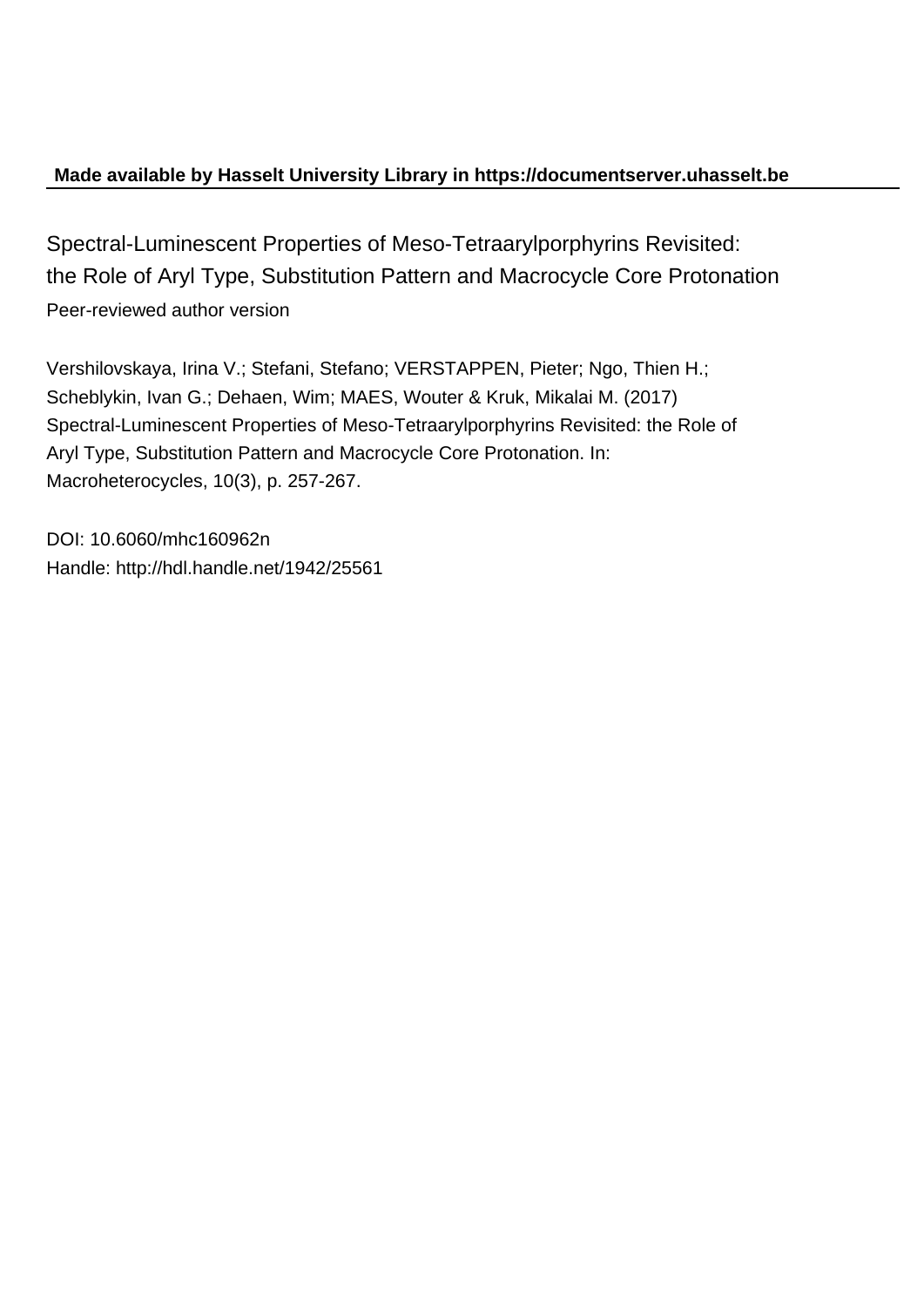# **Spectral-Luminescent Properties of** *Meso***-Tetraarylporphyrins Revisited: the Role of Aryl Type, Substitution Pattern and Macrocycle Core Protonation**

Irina V. Vershilovskaya,<sup>a</sup> Stefano Stefani,<sup>b</sup> Pieter Verstappen,<sup>c</sup> Thien H. Ngo,<sup>b,d@</sup>

Ivan G. Scheblykin,<sup>e</sup> Wim Dehaen,<sup>f</sup> Wouter Maes<sup>c@</sup> and Mikalai M. Kruk<sup>a@</sup>

<sup>a</sup> Belarusian State Technological University, Physics Department, Minsk, Sverdlov Str., 13a, 220006, Belarus b<br><sup>b</sup> Institut für Chemie und Biochemie, Freie Universität Berlin, Berlin, Takustraße 3, 14195, Germany

*<sup>c</sup> Design & Synthesis of Organic Semiconductors (DSOS), Institute for Materials Research (IMO-IMOMEC), Hasselt University, Diepenbeek, B-3590, Belgium* 

*<sup>d</sup> International Center for Materials Nanoarchitectonics (MANA), National Institute for Materials Science (NIMS), Tsukuba, Ibaraki, 305-0044, Japan e Lund University, Division of Chemical Physics, Lund, P.O. Box 124, 22100, Sweden*

*<sup>f</sup> Molecular Design and Synthesis, Department of Chemistry, KU Leuven, Leuven, Celestijnenlaan 200F, B-3001, Belgium*

@*Corresponding author E-mail: krukmikalai@yahoo.com; m.kruk@belstu.by*

@*Corresponding author E-mail: wouter.maes@uhasselt.be*

@*Corresponding author E-mail: ngo.huynhthien@nims.go.jp*

*Both the ground (S0) and the lowest singlet excited states (S1) for a series of 5,10,15,20-tetraarylporphyrins consisting of two symmetrically and four asymmetrically substituted derivatives (A4, AB3, trans-A2B2, cis-A2B2, A3B and B4, where A = phenyl and B = mesityl) are studied by absorption and fluorescence spectroscopies. The rotational degree of freedom of the aryl rings is found to play a crucial role in the discrimination between the radiative and radiationless decays of the S1 states. This feature is dramatically enhanced upon going from the free base molecules to their mono- and diprotonated forms because of the nonplanar macrocycle conformation of the latters. The progressive A to B replacement of the aryl substituents leads to additive spectral changes over the whole series in the free base form. For both mono- and diprotonated species such a gradual additive pattern is broken by a "spectral jump" from the trans to the cis derivative, which is proposed to be a signature of the transition between two macrocycle conformations with different flexibility.* 

#### **Introduction**

The family of *meso*-tetraarylporphyrins, with its most notable example 5,10,15,20-tetraphenylporphyrin or TPP (hereafter referred to as **Ph4** to provide a clear structurerelated notation allowing easy comparison of all compounds studied in this work), gathers the most frequently occurring synthetic porphyrins. These compounds are widely used in the design of artificial models of naturally occurring porphyrin chromophores, $[1,2]$ as key structures of high performance photoactive compounds in dye-sensitized and bulk heterojunction organic solar cells, [3,4] as photosensitizers in photodynamic (cancer) therapy (PDT) and in antibacterial therapy, $[5]$  being the "heart" of a huge diversity of supramolecular systems of different complexity and destination.<sup>[1,6]</sup> The popularity of 5,10,15,20-tetraarylporphyrins arises from their welldeveloped and straightforward syntheses and the availability of a wide variety of aryl-functionalized derivatives.[7-9] The vast majority of *meso*tetraarylporphyrins carry phenyl-based substituents, although a large number of related compounds is known as well, for example with heteroaryl substituents.<sup>[10-15 and refs.</sup> therein] The *meso*-aryl rings also provide the possibility for diverse functionalizations, such as substitutions at either the ortho, meta or para positions or quaternization for nitrogen containing heteroaromatic systems.<sup>[16,17]</sup>

It has been speculated for a long time that functionalization on the *meso*-aryl groups would enable to influence the electronic properties of the porphyrin macrocycle only to a (very) small extent.<sup>[18]</sup> This hypothesis was based on the idealized model of orthogonal arrangement of the *meso*-aryl planes with respect to the porphyrin macrocycle mean plane due to steric interactions between the ortho-hydrogen atoms of the *meso*-substituents and the hydrogen atoms at the *β*-pyrrolic positions of the porphyrin system. Such interaction was expected to prevent the coplanar arrangement of both aromatic  $\pi$ -systems, disabling significant  $\pi$ -conjugation between them (if any). The seminal paper of Meot-Ner and Adler unambiguously demonstrated the importance of electronic communication between the porphyrin macrocycle and the *meso*-phenyl substituents,<sup>[19]</sup> and initiated a plethora of studies focusing on these electronic interactions. Indeed, the rotational barrier for the phenyl groups was found to be low enough to observe phenyl rotation around the Cmeso-Cipso bond at room temperature.[20] Substitution of an ortho-hydrogen atom with a bulkier substituent on at least one of the ortho positions of the aryl ring prevents this free rotation, and the accessible range for the dihedral angle  $\theta$  between the mean macrocycle and *meso*-aryl ring planes decreases drastically, $[21,22]$  leading to the formation of atropoisomers for sterically hindered *meso*-arylporphyrin derivatives. However, even in such a case, non-zero electronic communication between the macrocycle and *meso*-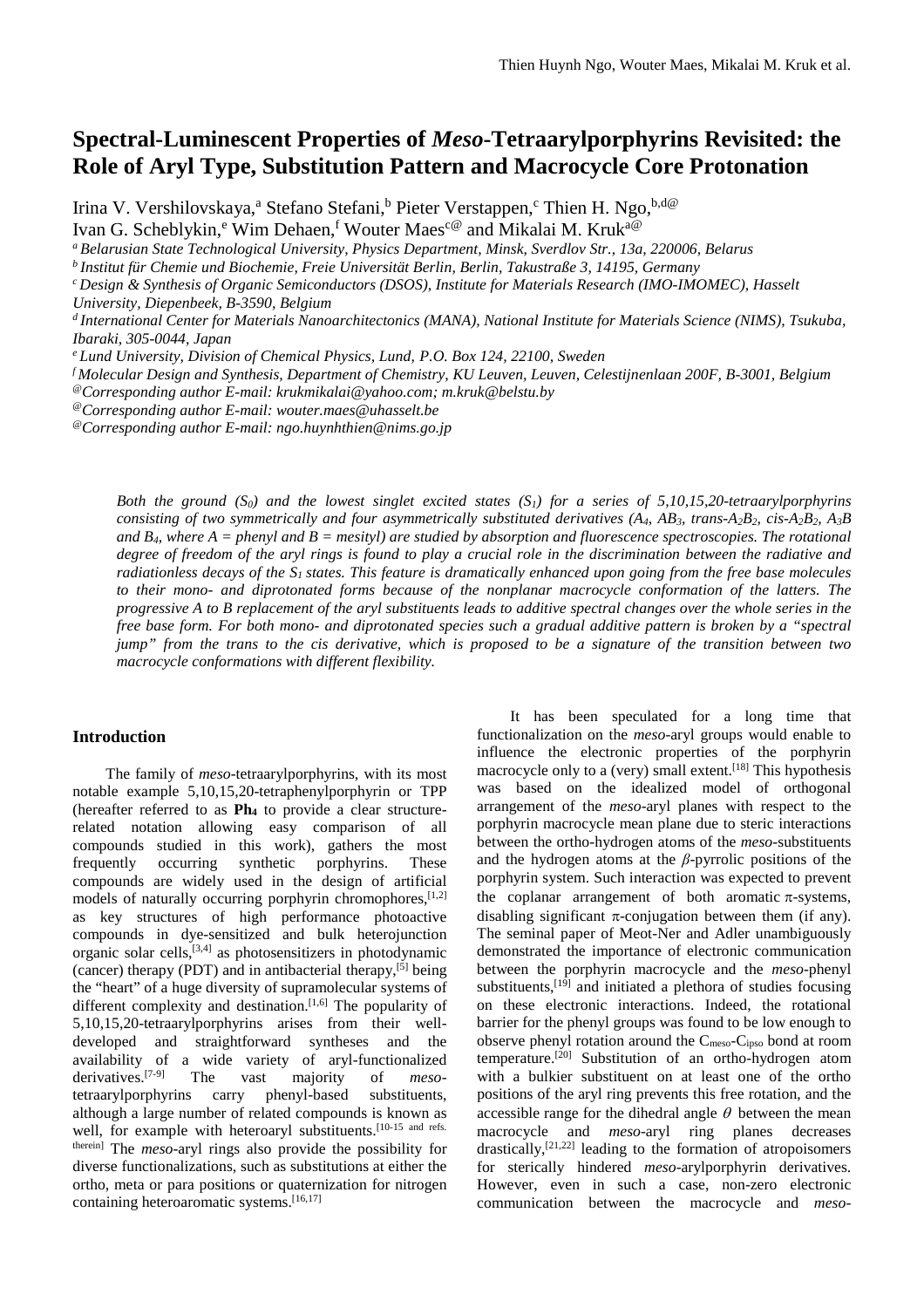periphery exists. Both sterical constrains and perturbed electronic communication result in specific spectroscopic consequences, so-called "ortho effects".[23-30]

A second wave of studies on *meso*tetraarylporphyrins relates to the renewed interest in the diprotonated forms of porphyrins, which arose in the early 90-s and continues up until now, since the diprotonated species are considered as useful model compounds to study the features of nonplanar distortions of tetrapyrrolic macrocycles and their molecular flexibility.<sup>[2,31-33]</sup> In this framework, essential progress has been achieved in the elucidation of the molecular conformations of diprotonated porphyrins and their relation with the peripheral substitution pattern.[31-35] For *meso-*aryl-substituted porphyrins, it was shown that the degree of *saddle*-type macrocycle distortion upon formation of the diprotonated form and the decrease in the value of the dihedral angle  $\theta$ are correlated with electronic factors.[35] Saddle-type distortion allows the steric hindrance to be overcome and favors the coplanar conformation of the macrocycle and *meso*-aryl-substituents. In order to relieve the steric repulsion of the inner hydrogen atoms in the macrocyclic core of the diprotonated form, a pyrrole tilting angle (saddling angle)  $\varphi$  of 10−15° is sufficient,<sup>[35]</sup> but the synergism of the pyrrole ring tilting and aryl group rotation in *meso*-aryl-substituted porphyrins allows the formation of highly distorted conformations with a saddling angle as high as 28–33°. [10,32] Upon protonation of *meso*arylporphyrins with bulky substituents at the orthopositions, both the saddling angle and dihedral angle were found to decrease due to the imposed steric hindrance.<sup>[32]</sup><br>5,10,15,20-Tetraphenylporphyrin (Ph<sub>4</sub>) and

 $5,10,15,20$ -Tetraphenylporphyrin (Ph<sub>4</sub>) 5,10,15,20-tetramesitylporphyrin (**Mes4**) are the prototype representatives of the two extreme cases described above, unhindered and hindered *meso-*aryl-substituted porphyrins. Being almost indistinguishable in their free base (FB) forms, no similarity remains upon protonation of these porphyrins. Whereas the sequential formation of monoprotonated (MP) and diprotonated (DP) species is documented for **Mes4**, [36] the diprotonated form of **Ph4** appears in a single step involving the simultaneous attachment of two protons, $[10]$  with special efforts needed to stabilize the monoprotonated form.<sup>[37]</sup> The mechanism of porphyrin basicity control by the *meso*-aryl-substituents has recently been understood with the help of by DFT quantumchemical calculations and *ab initio* molecular dynamics simulations.[38] The attachment of the second proton to **Ph4** was found to be energetically comparable to the first protonation step, instead of being significantly less favorable as in the case of **Mes4**. The second proton attachment to **Ph4** is facilitated by the interplay between the tilting of the pyrrolenine ring to be protonated and a pronounced electrostatic binding spot at the protonation site (the nitrogen atom of the pyrrolenine ring). Furthermore, the second protonation of **Ph4** is particularly eased by the large out of plane flexibility of the diprotonated species, as unraveled by *ab initio* molecular dynamics simulations. The fluorescence quantum yield  $\Phi_{fl}$  of diprotonated **Ph<sub>4</sub>** remains about the same as for the free base form, whereas the  $\Phi_{\text{fl}}$ value for diprotonated **Mes4** is more than two times higher compared to the free base. The dramatic changes in the rates and channels of excitation energy deactivation of diprotonated porphyrins as compared with those for the corresponding free bases and the different mechanisms involved are discussed in a recent review.[36]

Structural changes in porphyrins and porphyrin-based supramolecular assemblies related to the *meso-*arylsubstitution pattern are frequently observed.[19-22,31-32,36-38] The synthesis and properties of different series of porphyrin compounds with sequential attachment of *meso*-aryl groups or the exchange of aryl groups of one type with those of another type have been widely reported. It was shown that the changes of numerous photophysical and physicochemical properties of the studied *meso*-arylporphyrins, including the nonlinear two-photon absorption cross section,<sup>[39]</sup> the molecular contraction upon triplet state formation, $[40]$  the fluorescence quantum yield from the lowest and higher excited states,  $[36,41-42]$  the shift of the bands in the absorption spectra, $[41-43]$  and the rates of radiative and nonradiative excitation energy deactivation pathways, [36,41-43] can be interpreted as being "additive" with respect to the number of attached/replaced aryl groups. However, it needs to be stressed that all of these dependencies relate to the porphyrin free bases or metallocomplexes. For these derivatives, the steric hindrance imposed by ortho-substituted *meso*-aryl groups is minimal (if any). On the contrary, the mono- and diprotonated forms of *meso*-arylporphyrins reveal a strong interplay between the degree of nonplanar distortions (in the simplest case quantified with a saddling angle  $\varphi$ ) and the coplanarity of the mean porphyrin plane and aryl rings (dihedral angle  $\theta$ ), as shown above. In this case, the number of sterically hindered and unhindered *meso*-aryl substituents and the substitution pattern are of high importance for the macrocycle basicity and the photophysical properties of the protonated forms.

In this paper, we report on the spectroscopic studies of the free base, mono- and diprotonated forms of a series of mixed phenyl-mesityl 5,10,15,20-tetraarylporphyrins – with A4, AB3, *trans*-A2B2, *cis*-A2B2, A3B and B4 architecture (A  $=$  phenyl,  $B =$  mesityl) (see structures in Fig. 4) – in dichloromethane solution at room temperature. Trends in the changes of the absorption and fluorescence spectra and fluorescence quantum yields are analyzed, and the structural requirements for the stabilization of the monoprotonated form are elucidated. The separated spectral profiles in the fluorescence spectra of the monoprotonated porphyrins are presented for the first time. Finally, we also discuss the configuration interaction in the free base and diprotonated forms of the studied compounds.

### **Experimental**

Free base 5,10,15,20-tetraphenylporphyrin and 5,10,15,20 tetramesitylporphyrin were prepared according to the procedure described by Lindsey and Wagner.<sup>[44]</sup> The series of free base phenyl-mesityl 5,10,15,20-tetraarylporphyrins was synthesized by mixed (BF3⋅OEt2 catalyzed) condensation of benzaldehyde and mesitaldehyde (in a 1:1 ratio) with pyrrole (see SI).

UV-Vis absorption spectra were taken by a Perkin-Elmer Lambda 20 spectrophotometer. The fluorescence spectra and fluorescence excitation spectra were measured by a Quanta Master 60 fluorimeter (Photon Technology International). The emission was collected under 90° with respect to the excitation light. All emission spectra were corrected for the spectral sensitivity using the radiation of a tungsten lamp (Osram WI-14). The absorption and fluorescence measurements were performed in air equilibrated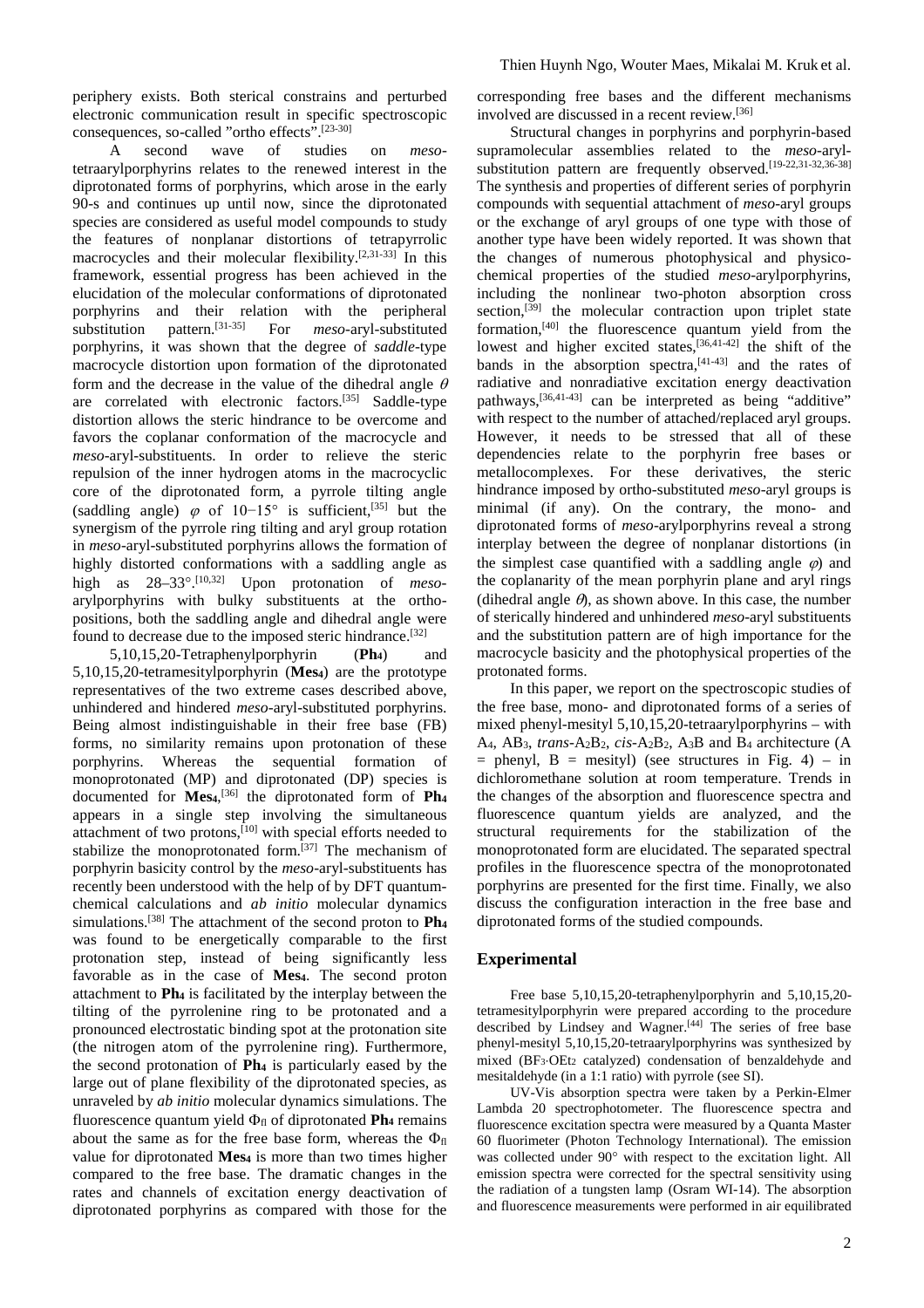#### Meso-Tetraarylporphyrins Revisited

solutions at  $293 \pm 2$  K using standard rectangular cells (1×1 cm, Hellma). Fluorescence quantum yields were determined using the standard sample method, using free base 5,10,15,20 tetraphenylporphyrin as a standard ( $\Phi^0$ <sub>fl</sub> = 0.09 in air equilibrated toluene solution<sup>[30]</sup>). The sample concentrations were of the order of  $1.10^{-6}$  M and were determined spectrophotometrically based on known extinction coefficients. All the samples were prepared by dissolving the porphyrin powder in dichloromethane, and the mono- and diprotonated forms were obtained by titration of the free base porphyrin solutions with perchloric acid (HClO4).

#### **Results and Discussion**

## *Ground state absorption spectra and conformational changes*

The ground state absorption spectra of **Mes4** measured during the course of the acid-base titration are presented in Fig. 1. Careful inspection of the spectral evolution upon going from the free base form to the diprotonated species indicates the absence of isosbestic points over the whole titration range. Such a picture is characteristic for situations where more than two species coexist. However, one can notice two sets of isosbestic points at the very beginning and very end of the titration procedure due to the separated equilibria free base - monoprotonated form and monoprotonated - diprotonated form. At the intermediate protonation steps, all three species coexist in solution and the porphyrin redistribution over these species is not accompanied by a retained set of isosbestic points. The plot of the absorbance at 437 versus 418 nm, i.e. in the range of the Soret bands of the diprotonated and free base forms, has a clear concave shape (Fig. 2), indicating the clearly different basicities of the free base and monoprotonated species.<sup>[45 and ref. 40 therein]</sup> In case of only two species in solution, the absorption band of the first species would grow at the expense of the second, resulting in a reciprocal dependence. This is the case for **Ph4**, where the protonation takes place as one single two-proton step (Fig 2).

The spectral changes for the **Mes3Ph**, **Mes2Ph2-***trans*, **Mes2Ph2-***cis* and **MesPh3** porphyrin derivatives also reflect the equilibrium between the three species during the acidbase titration (see SI, Figure S1), thus providing unambiguous evidence for the formation of the monoprotonated form. In all these cases, the dominating bands in the absorption spectra are those belonging to the free base and diprotonated form, indicating the minor proportion of monoprotonated porphyrin. In case of **Ph4**, however, a single spectral evolution is observed over the whole titration range, with a clearly visible set of isobestic points, corresponding to the free base - diprotonated porphyrin transition (SI, Figure S1), in accordance with literature data.<sup>[10,19,32,36]</sup>

The data on the peak positions and intensity of all bands in the ground state absorption spectra of the free base and diprotonated forms of all the studied porphyrins are summarized in Table 1.



Figure 1. Ground state absorption spectra of Mes<sub>4</sub> measured during the course of the titration. The arrows indicate the direction of the spectral changes upon going from the FB to the MP and DP forms



**Figure 2.** Relationship between the absorptivities measured at the maxima of the Soret bands for the FB and DP forms during the course of the titration for **Mes<sub>4</sub>** ( $\bullet$ ) and **Ph<sub>4</sub>** ( $\circ$ )

One can see that the free base compounds are all practically indistinguishable with respect to their peak positions. **Mes4** has a bathochromic shift of 1 nm relative to all other compounds for the Soret band. However, when tracing the changes in the intensity of the Q absorption bands, a clear evolution can be seen when going from **Mes4** to **Ph4**. Both **Mes4** and **Mes3Ph** reveal a "phyllo-type" spectrum, i.e. the intensity of the four Q bands decreases in the order  $IV > II > III > I$ .<sup>[46-47]</sup> For **Mes<sub>2</sub>Ph<sub>2</sub>-trans**, the intensities of bands II and III are almost equal, and for the last three porphyrins, **Mes2Ph2-***cis*, **MesPh3** and **Ph4**, the Q band intensities correspond to the "ethio-type", for which the band absorptivity decreases in the order  $IV > III > II >$ I.[46,47] Thus, for **Mes4** and **Mes3Ph** the intensities of the pure electronic transitions  $Q_x(0,0)$  and  $Q_y(0,0)$  (bands I and III) are low compared to their vibronic counterparts  $Q_x(1,0)$ and  $Q_v(1,0)$  (bands II and IV), and the relative intensities of the pure electronic transitions increase when more *meso*mesityl groups are replaced with phenyl entities.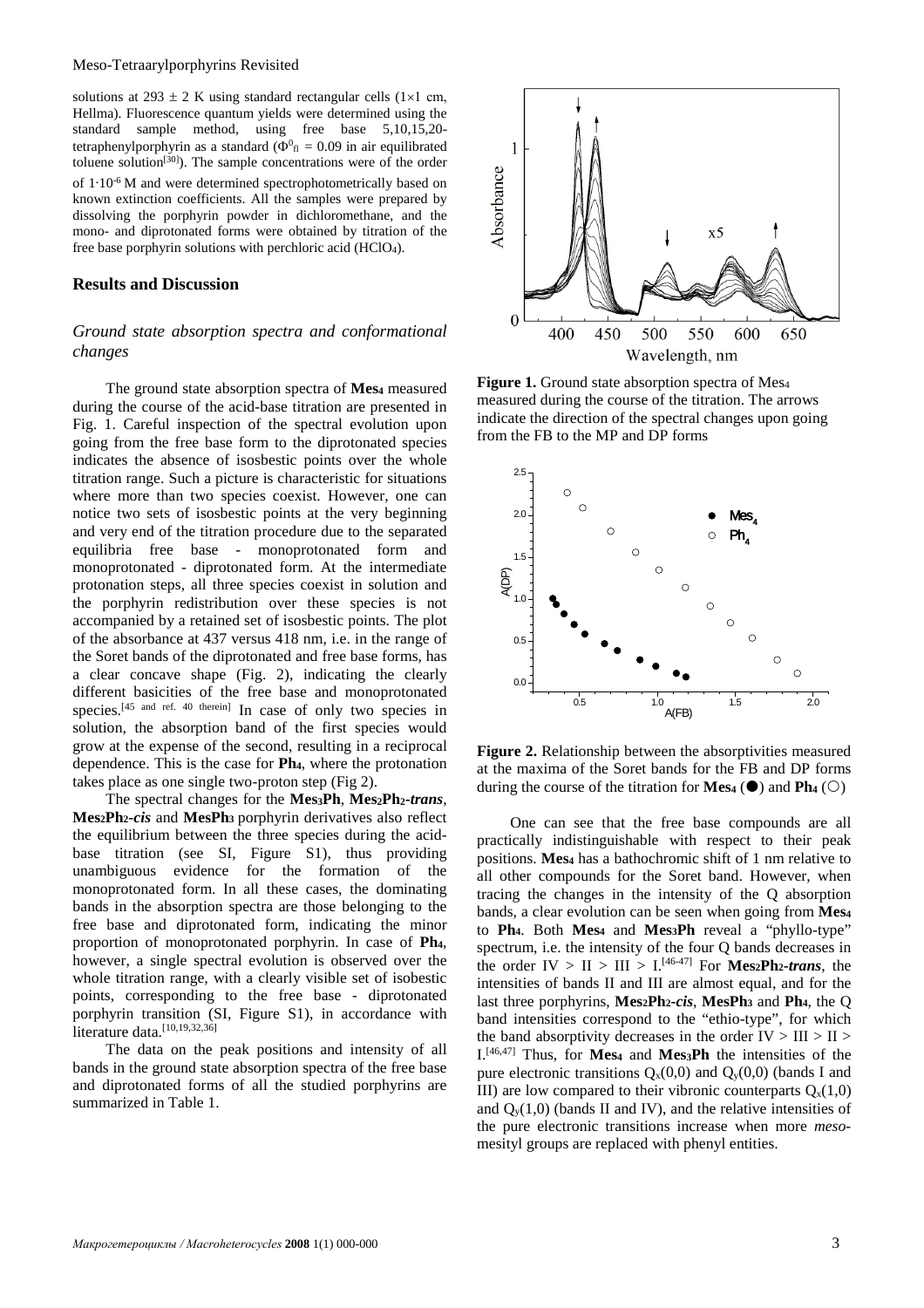| Porphyrin           | <b>FB</b>              |                     |                      |                         |                                     | DP                     |                     |                                     |  |
|---------------------|------------------------|---------------------|----------------------|-------------------------|-------------------------------------|------------------------|---------------------|-------------------------------------|--|
|                     | $\lambda_{\rm I}$ , nm | $\lambda_{II}$ , nm | $\lambda_{III}$ , nm | $\lambda_{\rm IV}$ , nm | $\lambda_{\text{Soret}}, \text{nm}$ | $\lambda_{\rm L}$ , nm | $\lambda_{II}$ , nm | $\lambda_{\text{Soret}}, \text{nm}$ |  |
| Mes <sub>4</sub>    | 646.0                  | 592.0               | 546.0                | 514.0                   | 418.0                               | 631.0                  | 582.0               | 437.0                               |  |
|                     | (0.18)                 | (0.51)              | (0.45)               | (1.0)                   | (98.7)                              | (1.0)                  | (0.77)              | (12.6)                              |  |
| Mes <sub>3</sub> Ph | 646.0                  | 591.0               | 546.0                | 514.0                   | 417.0                               | 636.0                  | 590.0               | 437.0                               |  |
|                     | (0.21)                 | (0.52)              | (0.42)               | (1.0)                   | (97.5)                              | (1.0)                  | (0.33)              | (11.9)                              |  |
| $Mes2 Ph2-trans$    | 646.0                  | 591.0               | 548.0                | 514.0                   | 417.0                               | 640.0                  | 591.0               | 437.0                               |  |
|                     | (0.21)                 | (0.34)              | (0.34)               | (1.0)                   | (23.7)                              | (1.0)                  | (0.25)              | (11.7)                              |  |
| $Mes_2Ph_2-cis$     | 646.0                  | 591.0               | 548.0                | 514.0                   | 417.0                               | 643.0                  | 591.0               | 438.0                               |  |
|                     | (0.22)                 | (0.32)              | (0.34)               | (1.0)                   | (24.3)                              | (1.0)                  | (0.28)              | (10.5)                              |  |
| Ph <sub>3</sub> Mes | 646.0                  | 591.0               | 548.0                | 514.0                   | 417.0                               | 648.0                  | 595.0               | 438.0                               |  |
|                     | (0.23)                 | (0.30)              | (0.39)               | (1.0)                   | (24.9)                              | (1.0)                  | (0.36)              | (10.3)                              |  |
| Ph <sub>4</sub>     | 647.5                  | 591.0               | 548.0                | 514.0                   | 417.0                               | 655.0                  | 601.0               | 440.0                               |  |
|                     | (0.27)                 | (0.44)              | (0.48)               | (1.0)                   | (21.3)                              | (1.0)                  | (0.33)              | (10.1)                              |  |

**Table 1**. Positions of the maxima and relative intensities (in parentheses) of the absorption bands in the UV-Vis spectra for the free base (FB) and diprotonated (DP) forms of all studied porphyrins

Such absorption spectral changes are related to the mutual position of the two highest occupied molecular orbitals (HOMO) of the porphyrin macrocycle.[47] Using the orbital notation for the point symmetry group  $D_{4h}$ , the minimum absorptivity is achieved when two HOMO  $a_{2u}$ and  $a_{1u}$  orbitals degenerate. The interaction of the two one-electron  $(a_{1u},e_g)$  and  $(a_{2u},e_g)$  configurations is maximal and the "intensity borrowing" from the highly allowed Soret transition decreases. When phenyl groups replace the mesityl groups at the *meso*-position(s), the spectral signature indicates that the  $a_{2u}$  orbital moves up (i.e. the phenyl groups are more electron donating compared with mesityl), thus decreasing the configuration interaction. As a result, the borrowed intensity from the Soret transition increases and the intensities of the pure electronic transitions  $Q_x(0,0)$  and  $Q_y(0,0)$  increase.



**Figure 3.** Absorption maximum as a function of the number of phenyl groups attached for the FB and DP forms

The diprotonated forms of all studied porphyrins reveal a bathochromic shift of the long wavelength electronic transition upon progressive substitution of mesityl by phenyl groups. When going from **Mes4** to **Ph4**, the overall decrease in the 0-0 transition energy is 581

cm-1 . Taking into account the absence of a spectral shift for the free bases, the electronic effects alone cannot explain such large spectral shifts. The main contribution seems to come from structural changes, namely the progressive increase in both the saddling and dihedral angles, as indicated above.<sup>[32,35,38]</sup> However, the plot of the spectral shift as a function of the number of mesityl to phenyl groups exchanged reveals deviations from the simple additive dependence (Fig. 3). The Mes<sub>2</sub>Ph<sub>2</sub>-*trans* and **Mes2Ph2-***cis* derivatives carry the same substituents and hence have the same electronic effect from the *meso*units on the  $\pi$ -system of the macrocycle, but the distribution of the mesityl and phenyl groups over the macrocycle is different. As a result, the **Mes2Ph2-***trans* porphyrin tends to retain a conformation closer to the one of the **Mes4** porphyrin, whereas **Mes2Ph2-***cis*, being more flexible, seems to adopt a conformation closer to that of the **Ph**<sub>4</sub> porphyrin. The energy difference  $\Delta E_{Q(0,0)}$  for the **Mes<sub>2</sub>Ph<sub>2</sub>-***trans* and **Mes<sub>2</sub>Ph<sub>2</sub>-***cis* derivatives is 73 cm<sup>-1</sup>, which can tentatively be related to the energy difference between these two macrocycle conformations. From the other side, the difference in flexibility of these two "Mes<sub>4</sub>-like" and "Phe<sub>4</sub>-like" macrocycle conformations can be quantitatively estimated from the slope of the plot for the **Mes4** to **Mes2Ph2-***trans* and **Mes2Ph2-***cis* to **Ph4** segments. Thus, these values are 112 and 143 cm  $1$ -phenyl<sup>-1</sup> (i.e. the shift in energy per phenyl attached) for the Mes<sub>4</sub>-like and Phe<sub>4</sub>-like macrocycle conformations, respectively. Therefore, one can conclude that upon going from **Mes4** to **Ph4**, the macrocycle conformation changes through two modes: a) attachment of each sterically unhindered phenyl locally releases the macrocycle flexibility, allowing a (moderate) increase in the saddling angle  $\varphi$  values of the adjacent pyrroles, i.e. "the additive mode"; b) attachment of two phenyls in adjacent *meso*positions allows the interjacent pyrrole to adopt a maximum saddling angle  $\varphi$  and extends the size of the flexible macrocycle domain, i.e. the "switch or flip mode".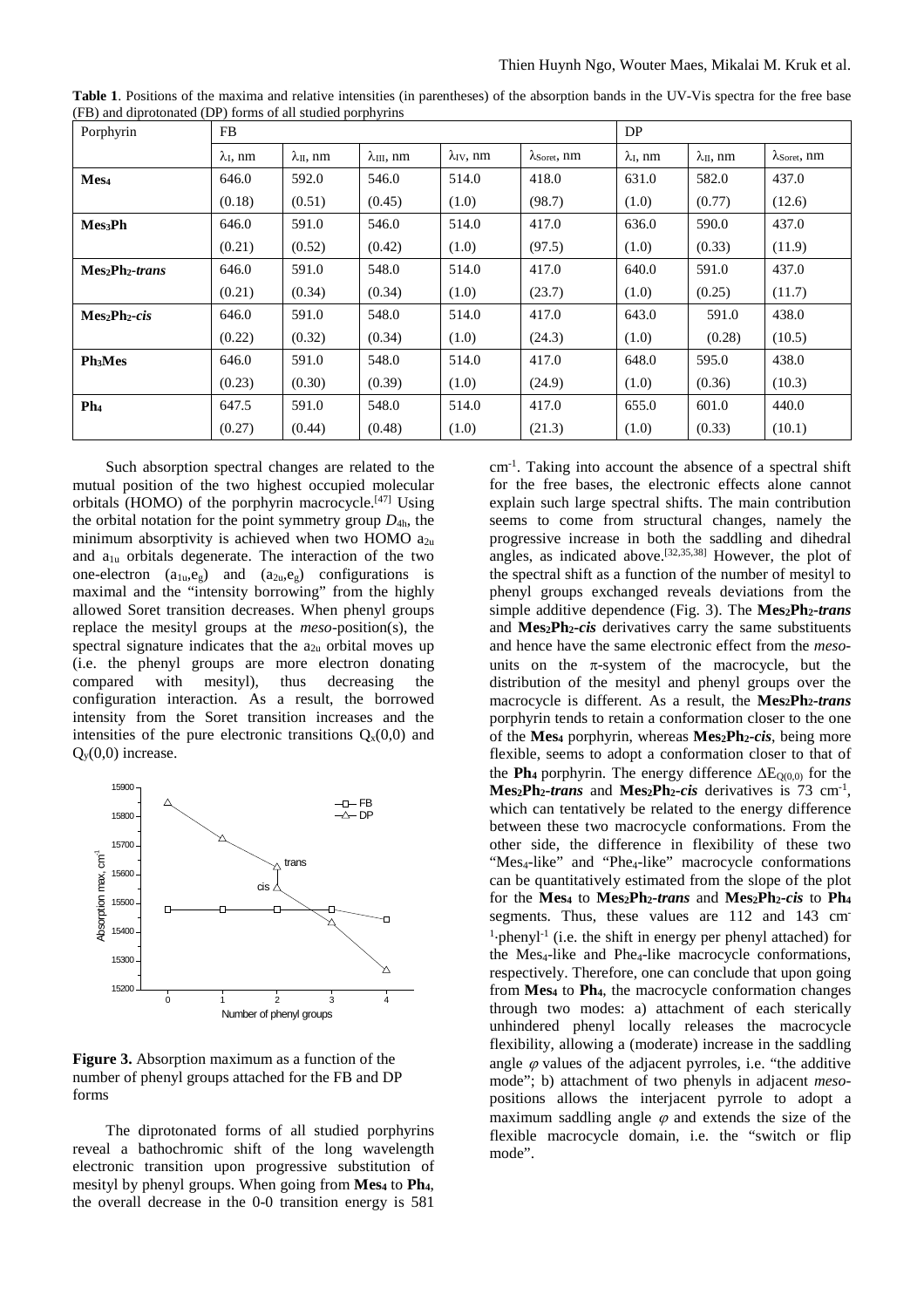### *Fluorescence spectra and quantum yields*

The series of studied *meso*-tetraarylporphyrin compounds was found to show remarkable fluorescence properties in their lowest singlet excited  $S_1$  state. The free base derivatives of all six *meso*-tetraarylporphyrins are fluorescent, as are the mono- and diprotonated forms, except for **Ph4**. The latter, as stated above, does not stabilize the monoprotonated form in the ground state, and the lack of monoprotonated porphyrin fluorescence can be considered as an evidence for the absence of noticeable changes in the acid-base equilibrium in the excited  $S_1$  state, which could result in the population of the excited state of the monoprotonated form of **Ph4**. All the fluorescence spectra obtained during the course of the acid-base titrations are presented in Fig. 4 (left). The separate sets of fluorescence spectra of the free base, mono- and diprotonated forms are also shown in Fig. 4 (center).

**Table 2**. Positions of the maxima in the fluorescence spectra and the fluorescence quantum yields for all studied compounds in their free base (FB), monoprotonated (MP) and diprotonated (DP) form

|                                       | Form      | $\lambda_{\rm fl}$ <sup>max</sup> , nm |              | $\Phi$ fi $\times$ 10 <sup>2</sup> |
|---------------------------------------|-----------|----------------------------------------|--------------|------------------------------------|
| Porphyrin                             |           | $Q_x(0,0)$                             | $Q_{x}(1,0)$ |                                    |
|                                       | FB        | 649.0                                  | 717.0        | 8.3                                |
| Mes <sub>4</sub>                      | MP        | 638.0                                  | 693.0        | 20.8                               |
|                                       | DP        | 649.0                                  | 705.0        | 30.0                               |
|                                       | FB        | 649.0                                  | 717.0        | 7.1                                |
| <b>Mes</b> <sub>2</sub> Ph            | <b>MP</b> | 647.0                                  | 694.0        | 13.0                               |
|                                       | DP        | 657.0                                  | 715.0        | 21.5                               |
|                                       | FB        | 649.0                                  | 717.0        | 6.6                                |
| $Mes2Ph2$ -                           | <b>MP</b> | 653.0                                  | ~10.0        | 13.5                               |
| trans                                 | DP        | 667.0                                  | ~2720.0      | 21.0                               |
|                                       | FB        | 649.0                                  | 717.0        | 6.6                                |
| Mes <sub>2</sub> Ph <sub>2</sub> -cis | MP        | 656.0                                  | ~10.0        | 10.0                               |
|                                       | DP        | 667.0                                  | ~2725.0      | 17.6                               |
|                                       | <b>FB</b> | 649.0                                  | 717.0        | 7.0                                |
| MesPh <sub>3</sub>                    | <b>MP</b> | 666.0                                  | ~2715.0      | 6.0                                |
|                                       | DP        | 676.0                                  | ~140.0       | 10.2                               |
|                                       | <b>FB</b> | 651.0                                  | 717.0        | 9.0                                |
| Ph <sub>4</sub>                       | MP        |                                        |              |                                    |
|                                       | DP        | 687.0                                  | ~100.0       | 10.5                               |

The spectral profiles measured for all free base porphyrins were found to be very similar. The maximum position of the pure electronic  $Q_x(0,0)$  band does not change within the experimental accuracy limits  $(± 0.5)$ nm) for all the five mesityl containing derivatives and undergoes a bathochromic shift of 2 nm for the **Ph4** porphyrin with respect to the above value (Table 2). The comparison of these values with those for the long wavelength electronic  $Q_x(0,0)$  band in the absorption spectra indicates that the Stokes shift values ( $\Delta \lambda_{\text{Stokes}}$ )  $= \lambda_{\text{abs}} - \lambda_{\text{fl}}$ ) are practically not affected by mesityl to

phenyl substitution. The Stokes shift is known to be a marker for the degree of the structural changes occurring between the ground  $(S_0)$  and excited  $S_1$  states of porphyrins.[33] Therefore, one can expect that the molecular conformation of every compound in its excited singlet  $S_1$  state does not change noticeably as compared to that in the electronic ground state.

On the contrary, the spectra of the diprotonated forms undergo a progressive bathochromic shift and a decrease in the relative intensity of the vibronic  $Q_x(0,1)$ band with respect to that of the electronic  $Q_x(0,0)$  band upon mesityl to phenyl substitution (Fig. 4, Table 1). The trends of the spectral shift direction for both the absorption and fluorescence of the diprotonated forms are hence the same. However, there are some functional differences (Fig. 5). Thus, the fluorescence  $Q_x(0,0)$  band maximum decreases linearly with an increase in the number of sterically unhindered substituents (with a plot slope of  $213$  cm<sup>-1</sup> $\cdot$ phenyl<sup>-1</sup>) for the diprotonated porphyrins. As a result, the Stokes shift value increases upon going from **Mes<sub>4</sub>** to **Ph<sub>4</sub>** for about 270 cm<sup>-1</sup> (Fig. 6).

The substantially larger Δλ<sub>Stokes</sub> values in case of the diprotonated porphyrins as compared to the free bases indicate a larger magnitude of structural rearrangements in the excited  $S_1$  state for the former. Moreover, these structural rearrangements are unequal, being larger for the phenyl-rich derivatives. The increase in porphyrin macrocycle flexibility with a decrease in steric hindrance imposed by the ortho-CH3 groups allows an enhanced structural relaxation in the excited  $S_1$  state. The Stokes shift dependence hence reflects the same switching of the molecular conformation as revealed above for the absorption maximum dependence (Fig. 3) with an energy difference ∆EQ(0,0) for the **Mes2Ph2-***trans* and **Mes2Ph2** *cis* derivatives of  $73 \text{ cm}^{-1}$ . At the same time, one needs to state that the structural differences of the diprotonated forms of **,**  $**MesPh<sub>3</sub>**$  **and**  $**Ph<sub>4</sub>**$  **in the excited**  $S<sub>1</sub>$ state are smaller compared to those in the electronic ground state. The opposite is valid for the diprotonated forms of **Mes2Ph2-***trans*, **Mes3Ph** and **Mes4**. This expectation derives from the comparison of the Stokes shift plot slopes for the Mes<sub>4</sub> to Mes<sub>2</sub>Ph<sub>2</sub>-trans and **Mes2Ph2-***cis* to **Ph4** transitions, which were found to be 120 and 78 cm $^{-1}$ ·phenyl<sup>-1</sup>.

The progressive changes in the relative intensities of the  $Q_x(0,1)$  and  $Q_x(0,0)$  bands reflect the increased degree of nonplanar saddle type distortion of the macrocycle. It is accepted nowadays that vibronic transitions of porphyrin fluorescence spectra may appear due to socalled intensity borrowing from the intense electronic transitions by the Hertzberg–Teller mechanism. Accordingly, intensity borrowing is possible when the direction of the vibration and the transition dipole moment orientations are the same (i.e. the cosine of the angle between them is nonzero). Thus, the out-of-plane vibrations, which have frequencies not higher than 1000 cm–1 , enhance when the molecule is nonplanar and the transition dipole moment has a component orthogonal to the molecular plane  $(Z$ -component).<sup>[48]</sup> The increase in the degree of saddle type distortion upon going from the **Mes<sub>4</sub>** to **Ph<sub>4</sub>** porphyrin (the saddling angles  $\varphi$  are about 15 and 21−30°, respectively [32,38] ) facilitates the intensity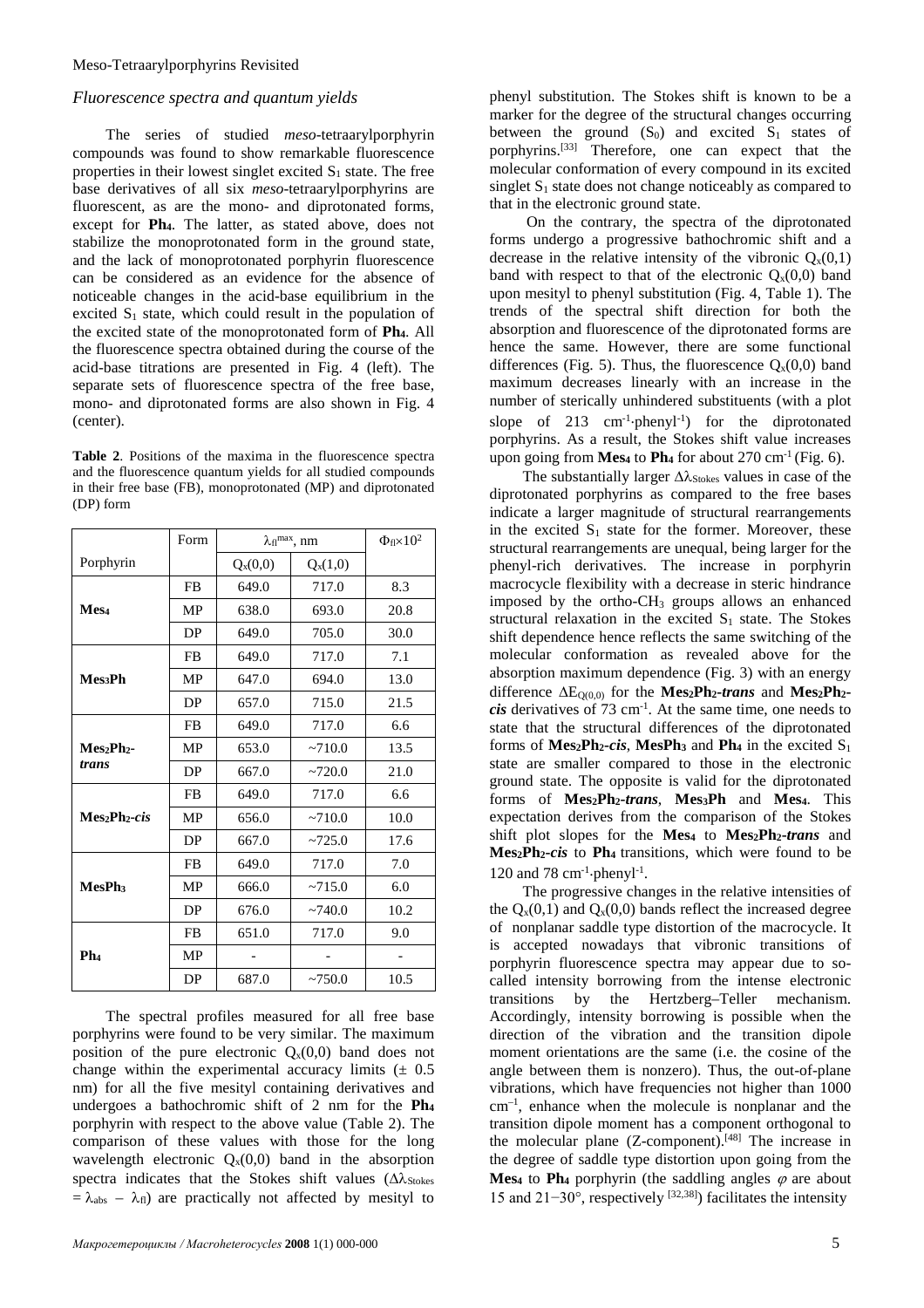#### Thien Huynh Ngo, Wouter Maes, Mikalai M. Kruk et al.



**Figure 4.** Absorbance-normalized fluorescence spectra measured during the course of the titration (left), individual (normalized) fluorescence spectra of the FB, MP and DP forms (center), and molecular structures of the corresponding tetraarylporphyrins (right)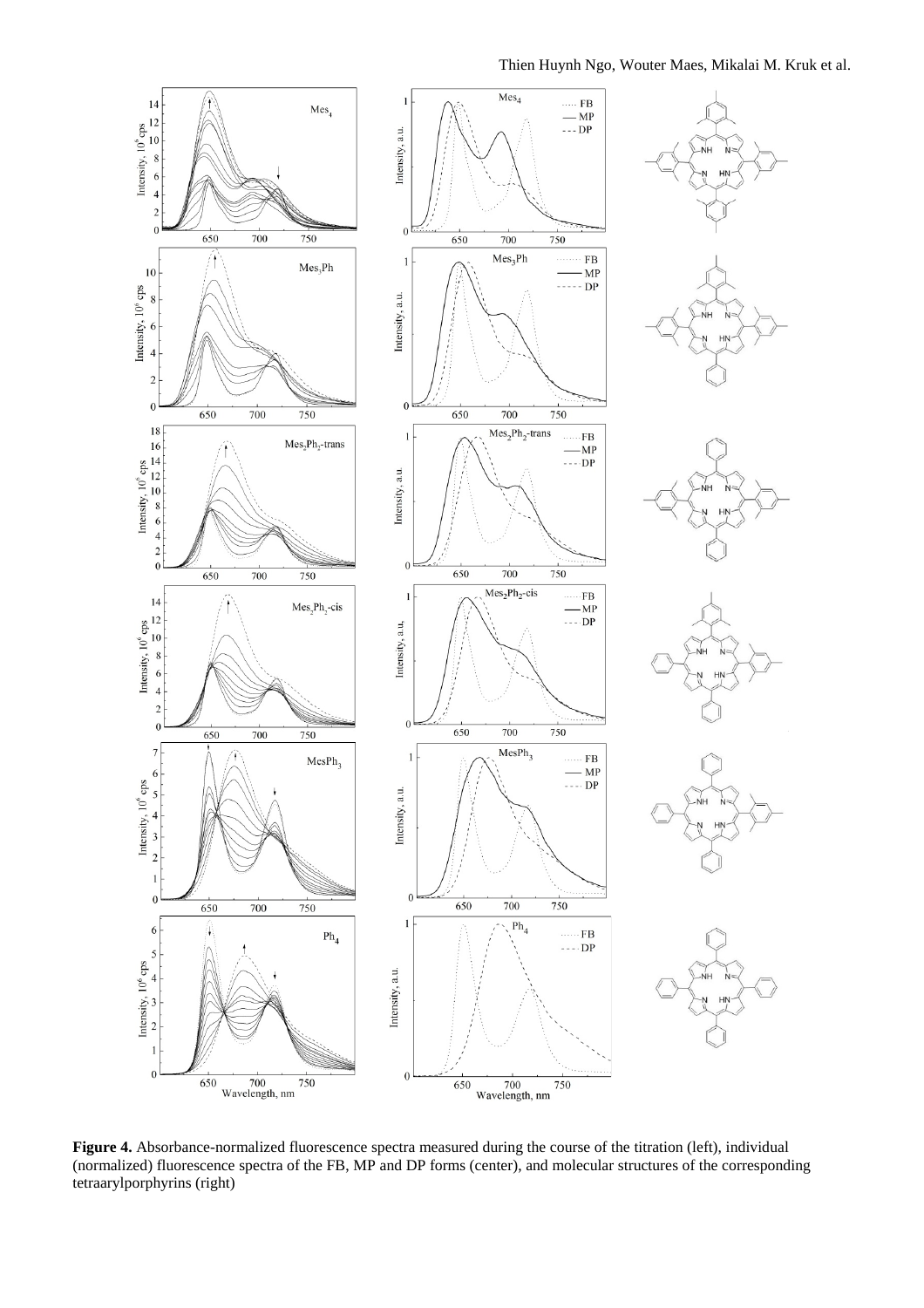

**Figure 5.** Fluorescence maximum as a function of the number of phenyl groups attached for the FB, MP and DP forms



**Figure 6.** Stokes shift as a function of the number of phenyl groups attached for the FB and DP forms

borrowing. As a result, the fluorescence intensity in the range between the  $Q_x(0,1)$  and  $Q_x(0,0)$  bands (i.e. that corresponding to the out of plane vibrations) increases, leading to asymmetry of the main fluorescence band and increase of its halfwidth. The observed change in the relative intensities of the  $Q_x(0,1)$  and  $Q_x(0,0)$  bands is an accompanying feature.

The evolution of the spectral features for the fluorescence spectra of the free bases and diprotonated forms can be evaluated rather easily, since these spectra are measured directly at the beginning and the end of the titration procedure. Unfortunately, the analysis of the monoprotonated species fluorescence cannot be undertaken in the same manner, since the fluorescence spectra of the monoprotonated forms for all derivatives are superimposed on those of the free bases and diprotonated forms. This is due to the close values of the basicity constants of the two acid-base equilibria involved. Inspection of the spectral evolution during the course of the titration unambiguously reveals the presence of the fluorescence from the monoprotonated form, as evidenced by a) the absence of isosbestic points in the spectra during the titration; b) the opposite directions of the spectral shifts at the beginning (the

hypsochromic shift when the free base - monoprotonated form transition dominates) and at the end (the bathochromic shift when the monoprotonated bathochromic shift when diprotonated form transition dominates) of the titration procedure. Thus, to characterize the fluorescence of the monoprotonated form, we have carried out a spectral deconvolution and the fluorescence spectra of the monoprotonated form shown (Fig. 4, center) were evaluated with such a procedure. The principle was the same as applied recently to the evaluation of the individual fluorescence spectra of corrole NH tautomers.[49] The only difference here is that we have analyzed the spectra at different acid concentrations at the very beginning and very end of the titration, where only two emissive species are expected to coexist (rather than at different temperatures as it was in the former case). Additionally, when available, the validity of the evaluation of the spectral profiles was verified by the determination of the hidden bands maxima with the second derivative method.<sup>[50]</sup>

The fluorescence spectra of the monoprotonated form also demonstrate a bathochromic shift of the band maxima upon going from **Mes4** to **Ph4**. However, if the  $Q_x(0,1)$  band peak position of the monoprotonated species is compared with the corresponding value for the free base, one can see that the spectra of the monoprotonated form of Mes<sub>4</sub> and Mes<sub>3</sub>Ph show hypsochromic shifts, whereas for the other three derivatives (**Mes2Ph2-***trans*, **Mes2Ph2-***cis* and **MesPh3**) a bathochromic shift is observed. On the other hand, all monoprotonated porphyrin spectra show hypsochromic shifts as compared to their diprotonated counterparts. A progressive increase in the band halfwidth upon increasing the number of sterically unhindered *meso*-substituents is also observed, which can be considered as a manifestation of the out of plane vibrations in the fluorescence spectra of the monodeprotonated form. The spectrum of monoprotonated **MesPh3** is approaching that of diprotonated **Ph4** (both with respect to spectral shape and position). This trend allows suggesting that the molecular conformations of these compounds are very similar, such that the attachment of the proton needs minimal additional structural accommodation. This observation is in line with the conclusion made previously that **Ph4** adopts a conformation with high saddling angle upon attachment of the first proton. The degree of distortion for this conformation (saddling angle  $\varphi$ ) was found to be almost the same as was determined for the diprotonated form of **Mes4**. [38]

In contrast to the cases for the free base and diprotonated forms, there is a signature switch for the dependence of the  $Q_x(0,1)$  band peak position on the number of unhindered *meso*-aryl substituents (Fig. 5), i.e. there is non-additivity in the substitution dependent structural rearrangement in the excited  $S_1$  state. An energy value of  $71 \text{ cm}^{-1}$  can be related to these conformational changes. This value is of the same order of magnitude as that corresponding to the ground state structural rearrangement in the diprotonated species. The plot slopes for the Mes<sub>4</sub> to Mes<sub>2</sub>Ph<sub>2</sub>-*trans* and Mes<sub>2</sub>Ph<sub>2</sub>*cis* to MesPh<sub>3</sub> transitions are 180 and 213 cm<sup>-1</sup>·phenyl<sup>-1</sup>, respectively. Comparison of these last values with those determined for the diprotonated forms allows suggesting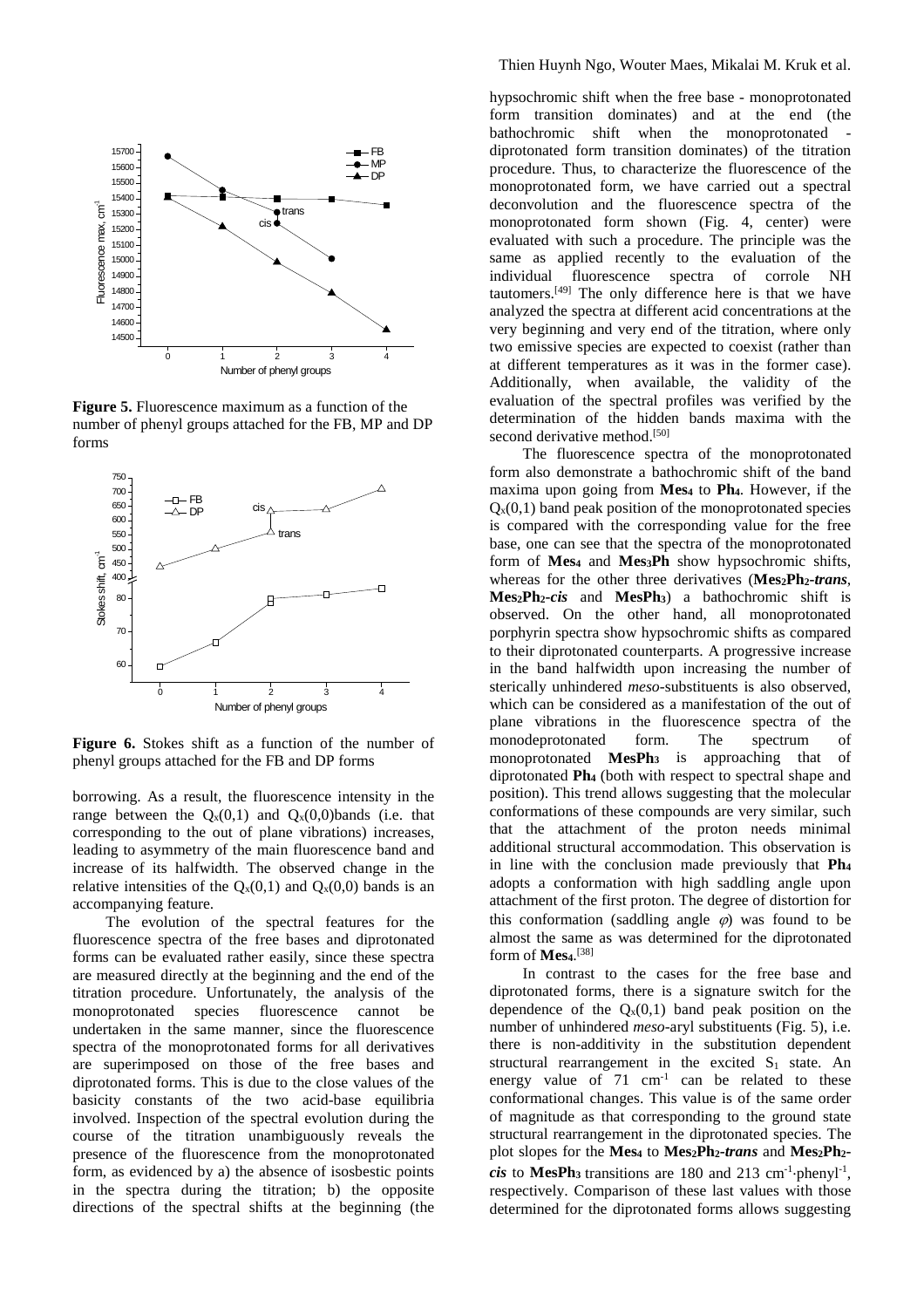that the molecular conformations of the monoprotonated forms of **Mes2Ph2-***cis* and **MesPh3** have flexibilities close to their diprotonated forms.

The absorbance normalized fluorescence spectra show an increase in the integral intensity for all the studied compounds upon formation of the protonated products (Fig. 4, left). This implies that the fluorescence quantum yields increase for all the protonated forms. Direct measurements of the fluorescence quantum yields were applied to the free bases and diprotonated forms of all studied porphyrins. The fluorescence quantum yields of the monoprotonated forms were determined with an indirect procedure developed earlier for the intermediate protonation species.<sup>[45]</sup> All  $\Phi_{\text{fl}}$  values are summarized in Table 2. The obtained  $\Phi_{fl}$  values are also plotted as a function of the number of attached unhindered *meso*-aryl substituents (Fig. 7).



**Figure 7.** Fluorescence quantum yield as a function of the number of phenyl groups attached for the FB, MP and DP forms. The closed symbols indicate the corresponding data for the three species of **Mes4** measured in THF-TFA solutions<sup>[28]</sup>

The fluorescence quantum yields change due to the attachment of additional protons in the macrocyclic core, the formation of the saddle type macrocycle conformation, which is expected to show an enhanced rate of radiationless deactivation of the excited  $S_1$  state, and the possibility of fluorescence quenching upon complex formation between the positively charged macrocyclic core and negatively charged acid residues.[10,34,36,37,51] In the case under consideration, the fluorescence quantum yields increase, indicating that quenching by the perchlorate counter ions is negligibly small (if any). Moreover, the anion binding constant should vary only slightly for structurally similar compounds, so the quenching effects (if they take place) would be of the same order of magnitude for all six porphyrin derivatives. Therefore, the saddling distortion of the porphyrin macrocycle needs to be analyzed to explain the observed trends in  $\Phi_{\text{fl}}$ . We have shown earlier that the attachment of protons to the porphyrin core is accompanied with an increase of the fluorescence probability  $k_{fl}$  (radiative deactivation rate).<sup>[36]</sup> From the other side, the formation of a highly distorted conformation leads to an enhancement of the radiationless  $S_1 \rightarrow S_0$  internal conversion rate  $k_{\text{IC}}$ . [33,36]

Thus, the  $\Phi_{\text{fl}}$  value results from competition between these two probabilities and is function of the molecular flexibility of the porphyrin. In our previous paper, we demonstrated that in symmetrical *meso*-tetraarylsubstituted porphyrin derivatives with bulky methyl groups in the ortho,ortho'-positions of the aryl rings,  $\Phi_{\text{fl}}$ shows an almost linear growth for each protonation step.<sup>[36]</sup> We have ascribed this behaviour to the rigidity of the macrocycle due to steric hindrance. There was no possibility to access the conformer having an enhanced radiationless  $S_1 \rightarrow S_0$  internal conversion rate. As a result, the only remaining factor contributing to the  $\Phi_{fl}$  value is protonation, which leads to an increase in the emission probability.

Thus, the differences in the fluorescence quantum yields for both the mono- and diprotonated forms of the studied compounds must be related to the differences in their molecular flexibility. An increase in  $\Phi_{fl}$  is observed for all compounds, but its magnitude differs significantly. In case of **Ph4**, whose peripheral substitution pattern facilitates stabilization of the highly distorted macrocycle, the increase in  $\Phi_{fl}$  for the diprotonated form with respect to the free base barely exceeds the experimental accuracy limits (0.105 vs. 0.09; Table 2). The least distorted **Mes4** porphyrin demonstrates an enhancement of more than a factor of three, resulting in a  $\Phi_{\text{fl}}$  value of 0.30 for the diprotonated species. It needs to be mentioned here that these values and the  $\Phi_{\text{fl}}$  values for the mono- and diprotonated forms of **Mes**4 reported earlier<sup>[36]</sup> do not contradict one another. The difference in these two sets of  $\Phi_{\text{fl}}$  values (see Fig. 7) can be assigned to the use of two different acids, i.e. trifluoroacetic acid in the former case and perchloric acid here, which differ in complexation (binding) constants of the conjugate anions. As a result, fluorescence quenching by the two attached trifluoroacetate anions takes place, whereas the perchlorate ions are loosely bound to the protonated porphyrin species. This dependence of the fluorescence quantum yield on the type of acid used in the titration experiments (especially in low polar and, consequently, weakly solvating solvents) is well documented.<sup>[37]</sup>

The relationships between the macrocycle flexibility and  $\Phi_{fl}$  for the free bases, mono- and diprotonated forms reflect both the additive and switching effects (Fig. 7). Thus, for the free bases of Mes<sub>4</sub>, Mes<sub>3</sub>Ph and Mes<sub>2</sub>Ph<sub>2</sub>*trans*, the  $\Phi_{\text{fl}}$  value decreases with an increase in the number of sterically unhindered aryls. The  $\Phi_{fl}$  values for **Mes2Ph2-***trans* and **Mes2Ph2-***cis* were found to be the same, and the further increase in the number of phenyl groups results in further  $\Phi_{fl}$  enhancement. The turnover of the dependence occurs for the **Mes2Ph2** derivatives. For both sets of mono- and diprotonated molecules, the structural changes when going from the less flexible **Mes2Ph2-***trans* to the more flexible **Mes2Ph2-***cis* account for the sharp change of the fluorescence properties.

## *Spectra-structure correlations and configuration interaction*

The interpretation of the origin of the changes in the spectral and fluorescence properties is a complex problem, as three effects are superimposed: a) the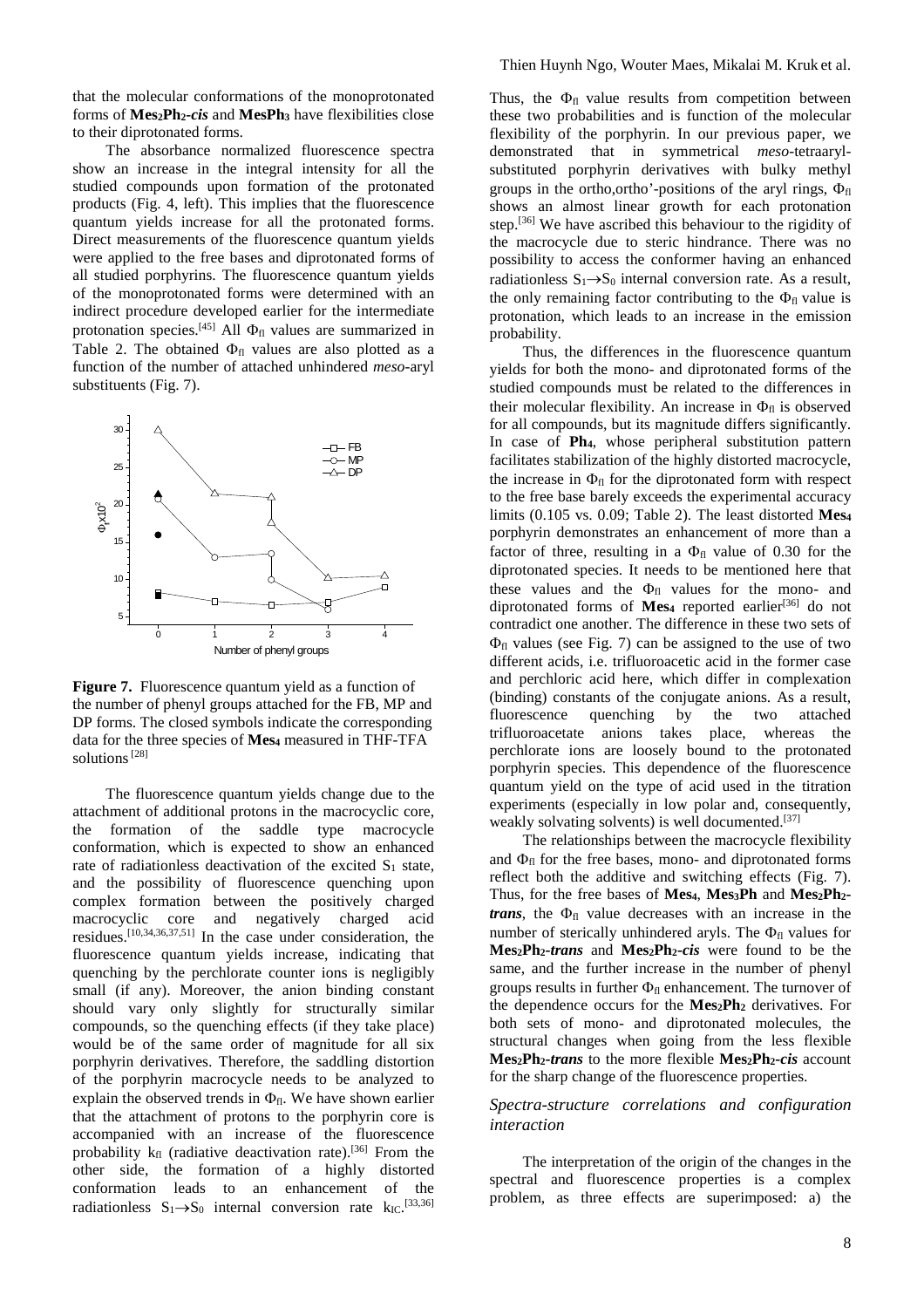substantial saddle type nonplanar distortion of the porphyrin macrocycle induced by the attachment of (a) proton(s); b) the conjugation of the aromatic peripheral *meso*-substituents with the conjugated  $\pi$ -electron system of the porphyrin macrocycle; c) the electronic density redistribution between the macrocycle and periphery by means of inductive and mesomeric effects. An attempt of theoretical consideration of any of the above effects alone would suffer from undesired interference with the two other factors. Nonetheless, some particular features of the spectral behavior of the studied mixed mesityl-phenyl porphyrins can be derived from the results presented above.



**Figure 8.** Weight  $A^2$  of the one electron  $(a_{2u},e_{\varphi})$ configuration as a function of the number of phenyl groups attached for the FB and DP forms

The saddle type macrocycle distortion seems to be the main factor to account for the spectral shifts upon mesityl to phenyl substitution at the *meso*-positions. Saddling angles  $\varphi$  of 15 and 21°, and dihedral angles  $\theta$  of 71 and 45°, have been calculated for the diprotonated forms of **Mes<sub>4</sub>** and **Ph<sub>4</sub>**, respectively.<sup>[38]</sup> The  $Q_x(0,0)$  band energy difference between the two conformers of diprotonated **Ph4** with the same sets of saddling and dihedral angles was calculated to be about  $550 \text{ cm}^{-1}$ .<sup>[52]</sup> The experimental difference for the diprotonated forms of **Mes4** and **Ph4** is 581 cm-1 . Here, the changes in the dihedral angle, which ultimately accompany the pyrrole tilting and modulate the degree of  $\pi$ -electron orbital overlap, are already taken into account. Moreover, the quantum-chemical data used for the above estimations have been obtained with untruncated molecular structures, which, as it was shown before,[53] provide the best correlation with experiments. Thus, the saddling induced spectral shifts are able to account for most of spectral shift observed. The difference in saddling angle is due to the two *ortho*,*ortho*'-methyl groups attached to the aryl ring. Alkyl groups are known to be electron donating substituents, but, depending on their position on the aryl ring, electronic communication could have opposite signs.[19] Indeed, *ortho*-CH3 and *para*-CH3 substituted tetraphenylporphyrins reveal small hypsochromic (2.1 nm) and bathochromic (2.3 nm) shifts with respect to the unsubstituted tetraphenylporphyrin, respectively, and the same trend was shown to be retained

for their diprotonated forms.<sup>[19]</sup> For the mesityl substituents, both the *ortho*-CH<sub>3</sub> and *para*-CH<sub>3</sub> effects seem to disappear due to destructive interference, as described above, and as a result the free base ground state absorption spectra of the studied compounds remain unchanged compared to that of **Ph4** (Table 1). Therefore, this effect can also be excluded from the consideration in the case of protonated species.

The phyllo-ethio transition in the Q-bands spectral profile upon going from **Mes4** to **Ph4** (*vide supra*) relates to the mutual position of the two highest occupied molecular orbitals (HOMO and HOMO-1) of the porphyrin macrocycle. The monotonic increase of the electronic to vibronic intensity  $Q(0,0)/Q(1,0)$  ratio upon going from **Mes<sub>4</sub>** to **Ph<sub>4</sub>** indicates that the  $a_{2u}$ -like orbital is the HOMO and the  $a_{1u}$ -like orbital is the HOMO-1. Direct correlation between the spectral shifts and the positioning of the two HOMO  $a_{2u}$  and  $a_{1u}$  orbitals has no sense since the structural changes superimpose. However, the one-electron configuration weights can be estimated within the framework of the four orbital Gouterman model based on the relative absorptivity of the visible and Soret bands.<sup>[47,54,55]</sup> In case of the free base porphyrins, the squared weight  $A^2$  of the one-electron  $(a_{2u},e_g)$ configurations for both **Mes4** and **Ph4** was found to be 0.57, and in all asymmetrical derivatives this value is about 0.55 (the squared weight  $B<sup>2</sup>$  of the one-electron  $(a_{1u},e_g)$  configuration can be found from the normalization relationship  $A^2 + B^2 = 1$ ). For the diprotonated porphyrins, the  $A<sup>2</sup>$  value for the one-electron  $(a_{2u},e_g)$  configuration lies in the range 0.645–0.680, indicating an increase in the energy gap between the  $a_{2u}$ and a1u molecular orbitals. It is of interest to trace the value of  $A^2$  for the one-electron  $(a_{2u},e_g)$  configuration as a function of the number of phenyl moieties attached (Fig. 8). This plot clearly demonstrates that the configuration interaction changes in the switch mode at the Mes<sub>2</sub>Ph<sub>2</sub>*trans* to **Mes2Ph2-***cis* transition, along with slight additive changes in the ranges before and afterwards.

### **Conclusions**

The molecular conformations and spectralluminescent properties of *meso*-tetraaryl-substituted porphyrins depend on the difference in the rotational degree of freedom of the *meso*-aryl groups and the porphyrin substitution pattern. An additive pattern following sterically hindered to unhindered aryl group substitution was found for all studied porphyrins. For both the mono- and diprotonated species, two molecular conformations were revealed, a first one for **Mes4**, **Mes3Ph** and **Mes2Ph2-***trans*, and a second one for **Mes2Ph2-***cis*, **MesPh3** and **Ph4**. Within both of these subgroups, the spectral changes follow an additive mode, whereas the structural transition from Mes<sub>2</sub>Ph<sub>2</sub>-*trans* to **Mes2Ph2-***cis* promotes a switch mode. The fluorescence spectra and fluorescence quantum yields of all mono- and diprotonated species are reported and the relationship with the molecular structure of the compounds was analyzed in detail. The reported results are of particular importance for the interpretation (prediction) of the optical features of dendritic structures with a porphyrin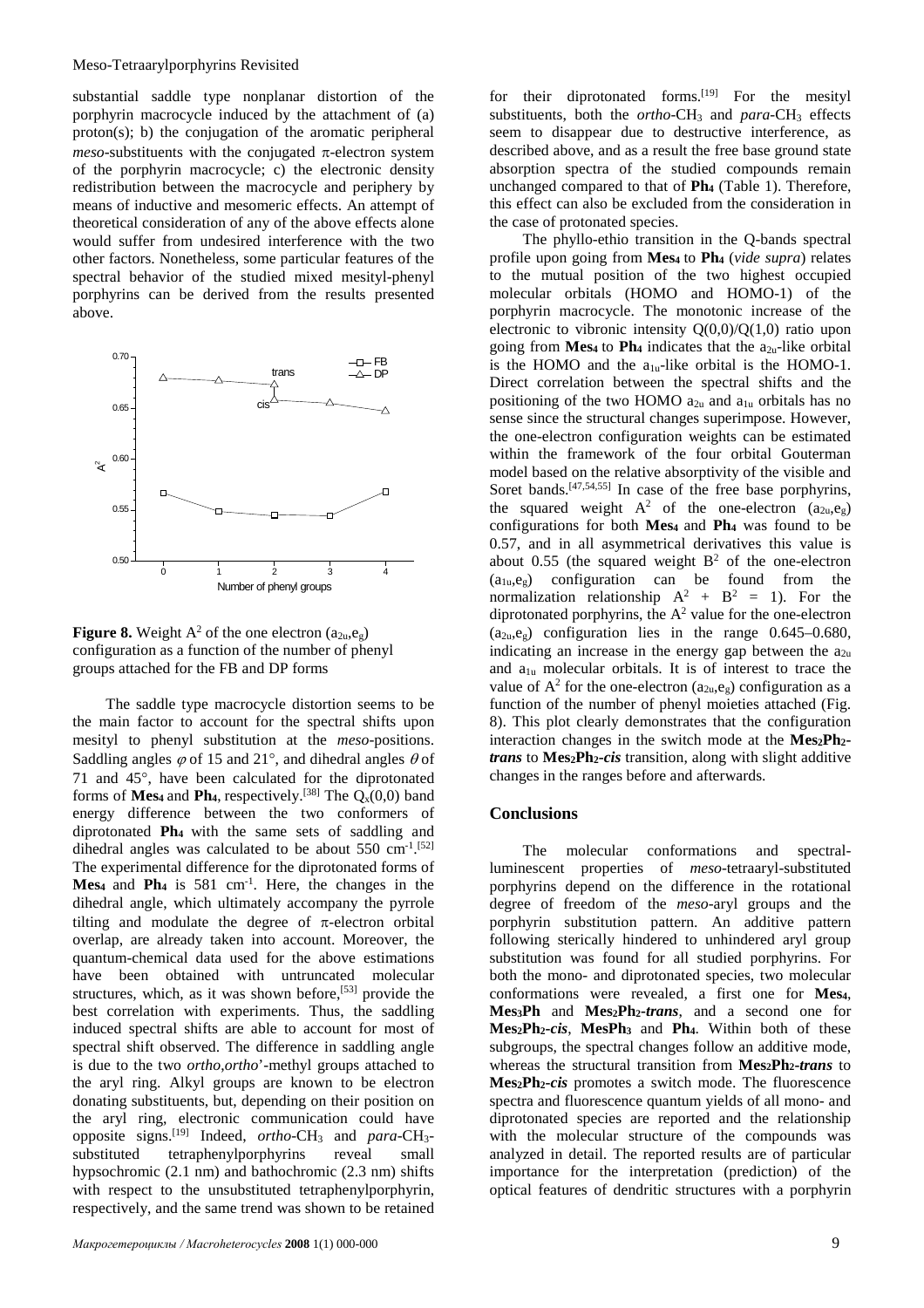core,[56-59] especially with respect to the acid-base equlibria of the porphyrin macrocycle.

#### **Acknowledgements**.

This work was supported by an FP-7 grant from the EC for Research, Technological Development and Demonstration Activities, "Dendrimers for Photonic Devices" (IRSES-PEOPLE-2009-247260-DphotoD), under the "International Research Staff Exchange Scheme". The authors acknowledge the FWO (WOG "Supramolecular Chemistry and Materials") and BELSPO (IAP 7/05 "Functional Supramolecular Systems") for financial support. M. Kruk acknowledges the State Program of Scientific Researches of the Republic of Belarus "Convergence-2020" for the financial support. T. Ngo thanks ICYS (the International Center for Young Scientists) for continuing support and the Alexander von Humboldt Foundation for a postdoctoral fellowship.

### **References**

- 1. Kadish K.M., Smith K.M. and Guillard R. in *The Porphyrin Handbook*, (Kadish K.M., Smith K.M. and Guillard R., Eds.) San Diego: World Scientific, **2000**.
- 2. Milgrom L.R. *The Colours of Life: An introduction to the chemistry of porphyrins and related compounds*. Oxford: Oxford University Press, **1997**. 249 p.
- 3. Li L.L. and Diau E.W.G. *Chem. Soc. Rev.* **2013**, *42*, 291- 304.
- 4. Kesters J., Verstappen P., Kelchtermans M., Lutsen L., Vanderzande D. and Maes W. *Adv. Energy Mater.* **2015**, 1500218.
- 5. Bonnett R. *Chemical Aspects of Photodynamic Therapy.* Amsterdam: Gordon and Breach Science Publishers, **2000**. 305 p.
- 6. Hecht S. and Fréchet J.M.J. *Angew. Chem. Int. Ed. Engl.* **2001**, *40*, 75-91.
- 7. Lindsey J.S. *Meso-tetraarylporphyrin derivatives: new synthetic methodologies*. in *The Porphyrin Handbook*, vol. 2 (Kadish K.M., Smith K.M. and Guillard R., Eds.) San Diego: World Scientific, **2000**. p. 45-118.
- 8. Adler A.D., Longo F.R., Finarelli J.D., Goldmacher J., Assour J. and Korsakoff L. *J. Org. Chem.* **1967**, *325*, 476.
- 9. Shanmugathasan S., Edwards C. and Boyle R.W. *Tetrahedron.* **2000**, *56*, 1025-1046.
- 10. Stone A. and Fleischer E.B. *J. Am. Chem. Soc.* **1968**, *90*, 2735-2748.
- 11. Kobuke Y. and Miyagi H. *J. Am. Chem. Soc.* **1994**, *116*, 4111-4112.
- 12. Bruix M., Elguero J. and Meutermans W. *J. Chem. Res. (S).* **1992**, 370-371.
- 13. Furuta H., Maeda H., Furuta T. and Osuka A. *Org. Lett.* **2000**, *2,* 187-189.
- 14. Gupta I., Hung C.-H. and Ravikanth M. *Eur. J. Org. Chem.* **2003**, 4392-4400.
- 15. Bruekner C., Foss P.C.D., Sullivan J.O., Pelto R., Zeller M., Birge R.R. and Crundwell G. *Phys. Chem. Chem. Phys.* **2006**, *8*, 2402-2412.
- 16. Lee W.A., Gratzel M. and Kalynasundaram K. *Chem. Phys. Lett.* **1984**, *107*, 308-313.
- 17. Hambright P., Gore T. and Burton M. *Inorg. Chem.* **1976**, *15*, 2314-2315.
- 18. Thomas D.W. and Martell A.E. *J. Am. Chem. Soc.* **1956**, *78*, 1335-1338.
- 19. Meot-Ner M. and Adler A.D. *J. Am. Chem. Soc.* **1975**, *97*, 5107-5111.
- 20. Freitag R.A. and Whitten D.G. *J. Phys. Chem.* **1983**, *87*, 3918-3925.
- 21. Wolberg A. *J. Mol. Struct.* **1974**, *21*, 61-66.
- 22. Eaton S.S. and Eaton G.R. *J. Am. Chem. Soc.* **1975**, *97*, 3660-3666.
- 23. Quimby D.J. and Longo F.R. *J. Am. Chem. Soc.* **1975**, *97*, 5111-5117.
- 24. Egorova G.D., Knyukshto V.N., Solovyov K.N. and Tsvirko M.P. *Optika i Spectroskopiya* [Optics and Spectroscopy] **1980**, *48*, 1101-1107 (*in Russian*).
- 25. Lee W.A., Gratzel M. and Kalyanasundaram K. *Chem. Phys. Lett.* **1984**, *107*, 308-313.
- 26. Sutter T.P.J., Rahimi R., Hambright P., Bommer J.C., Kumar M. and Neta P. *J. Chem. Soc. Faraday Trans.* **1993**, *89*, 495-502.
- 27. Fonda H.N., Gilbert J.V., Cormier R.A., Sprague J.R., Kamioka K. and Connoly J.S. *J. Phys. Chem.* **1993**, *97*, 7024-7033.
- 28. Knyukshto V.N., Solovyov K.N., Mironov A.F., Egorova G.D. and Efimov A.V. *Optika i Spectroskopiya* [Optics and Spectroscopy] **1998**, *85*, 592-600 (*in Russian*).
- 29. Knyukshto V., Zenkevich E., Sagun E., Shulga A. and Bachilo S. *Chem. Phys. Lett.* **1998**, *297*, 97-108.
- 30. Knyukshto V.N., Solovyov K.N. and Egorova G.D. *Biospectroscopy* **1998**, *4*, 121-133.
- 31. Senge M.O. *J. Photochem. Photobiol. B: Biol.* **1992**, *16,* 3- 36.
- 32. Cheng B., Munro O.Q., Marques H.M. and Scheidt W.R. *J. Am. Chem. Soc.* **1997**, *119*, 10732-10742.
- 33. Shelnutt J.A., Song X.-Z., Ma J.-G., Jia S.-L., Jentzen W. and Medforth C.J. *Chem. Soc. Rev*. **1998**, *27*, 31-41.
- 34. Rosa A., Ricciardi G., Baerends E.J., Romeo A. and Scolaro L.M. *J. Phys. Chem. A* **2003**, 107, 11468-11482.
- 35. Rosa A., Riccardi G. and Baerends E.J. *J. Phys. Chem. A* **2006**, *110*, 5180-5190.<br>36. Kruk M.M., Star
- M.M., Starukhin A.S. and Maes W. *Macroheterocycles* **2011**, *4*, 69-79.
- 37. De Luca G., Romeo A., Scolaro L.M., Ricciardi G. and Rosa A. *Inorg. Chem.* **2007**, *46*, 5979-5988.
- 38. Presselt M., Dehaen W., Maes W., Klamt A., Martinez T., Beenken W.J.D. and Kruk M.M. *Phys. Chem. Chem. Phys.* **2015**, *17*, 14096-14106.
- 39. Karotki A., Drobizhev M., Kruk M., Spangler C.W., Nickel E., Mamardashvili N. and Rebane A. *J. Opt. Soc. Am. B.* **2003**, *20*, 321-332.
- 40. Kruk M.M. and Braslavsky S.E. *Photochem. Photobiol. Sci.* **2012**, *11*, 972-978.
- 41. Maes W., Ngo T.H., Rong G., Starukhin A.S., Kruk M.M. and Dehaen W. *Eur. J. Org. Chem.* **2010**, *4*, 2576-2586.
- 42. Nguyen N.T., Hofkens J., Scheblykin I.G., Kruk M.M. and Dehaen W. *Eur. J. Org. Chem.* **2014**, *8*, 1766-1777.
- 43. Nguyen N.T., Coutiño-Gonzalez E., Hofkens J., Scheblykin I.G., Dehaen W. and Kruk M.M. *Macroheterocycles* **2014**, *7*, 240-248.
- 44. Lindsey J.S. and Wagner R.W. *J. Org. Chem.* **1989**, *54*, 828-836.
- 45. Kruk M.M. and Braslavsky S.E. *J. Phys. Chem. A.* **2006**, *110*, 3414-3425.
- 46. Gouterman M., Wagniere G. and Snyder L.R. *J. Mol. Struct.* **1963**, *11*, 108-127.
- 47. Gouterman M. Optical spectra and electronic structure of porphyrins and related rings. in *The Porphyrins*, vol. 3, (Dolphin D., Ed.) New York: Academic Press, **1978**. p. 1- 165.
- 48. Starukhin A.S., Kruk M.M., Gladkova O.L. and Maes W. *Macroheterocycles* **2011**, *4*, 85-88.